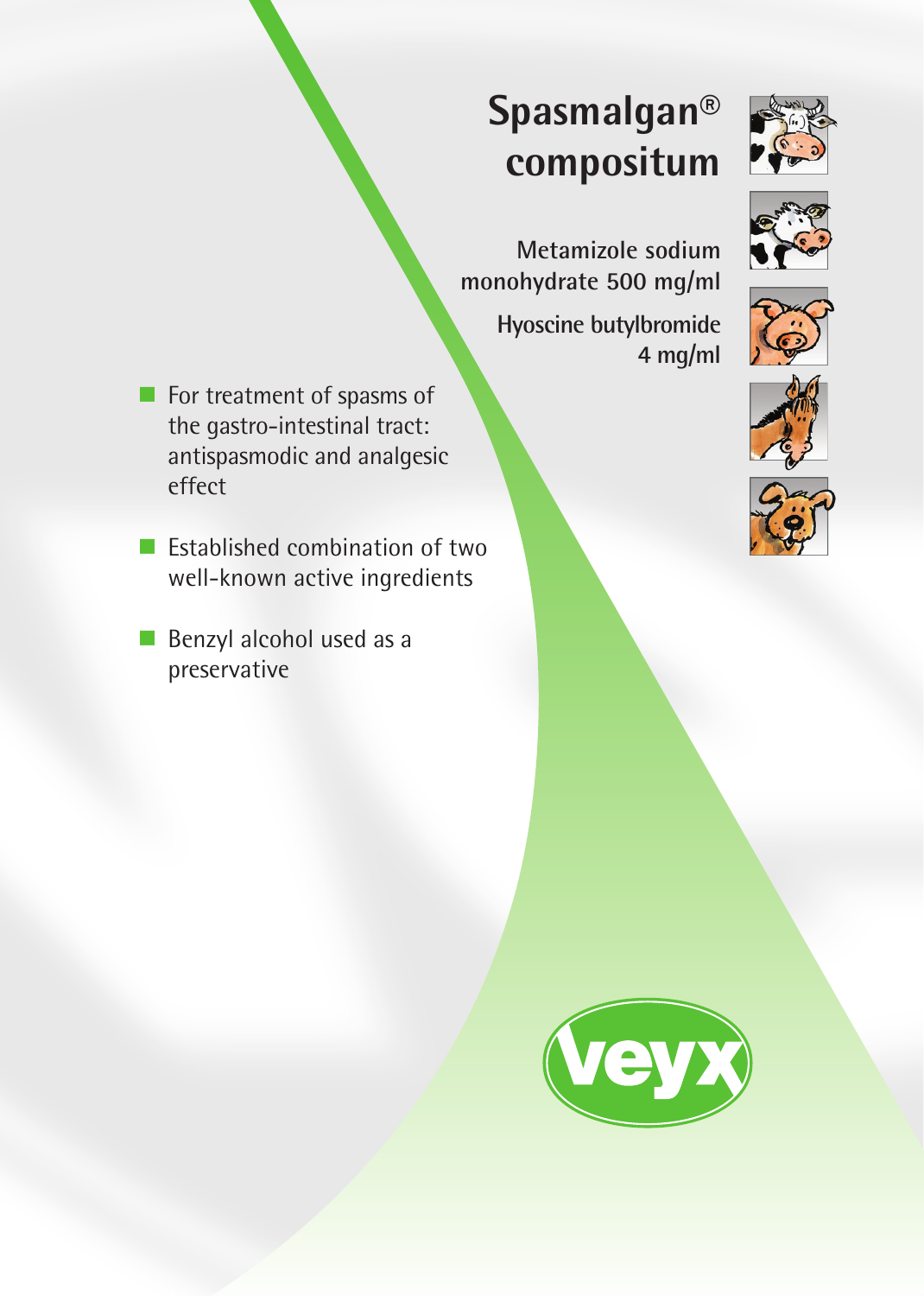

Spasmalgan® compositum 500 mg/ml + 4 mg/ml contains the well-established combination of the active ingredients metamizole sodium monohydrate and hyoscine butylbromide. Instead of phenol, benzyl alcohol is used as a preservative. Target species are horses, cattle, pigs and dogs.

Spasmalgan® compositum 500 mg/ml + 4 mg/ml is used to treat spasms or sustained increased tonus of smooth muscles of the gastro-intestinal tract or of the urine and bile excretory organs associated with pain.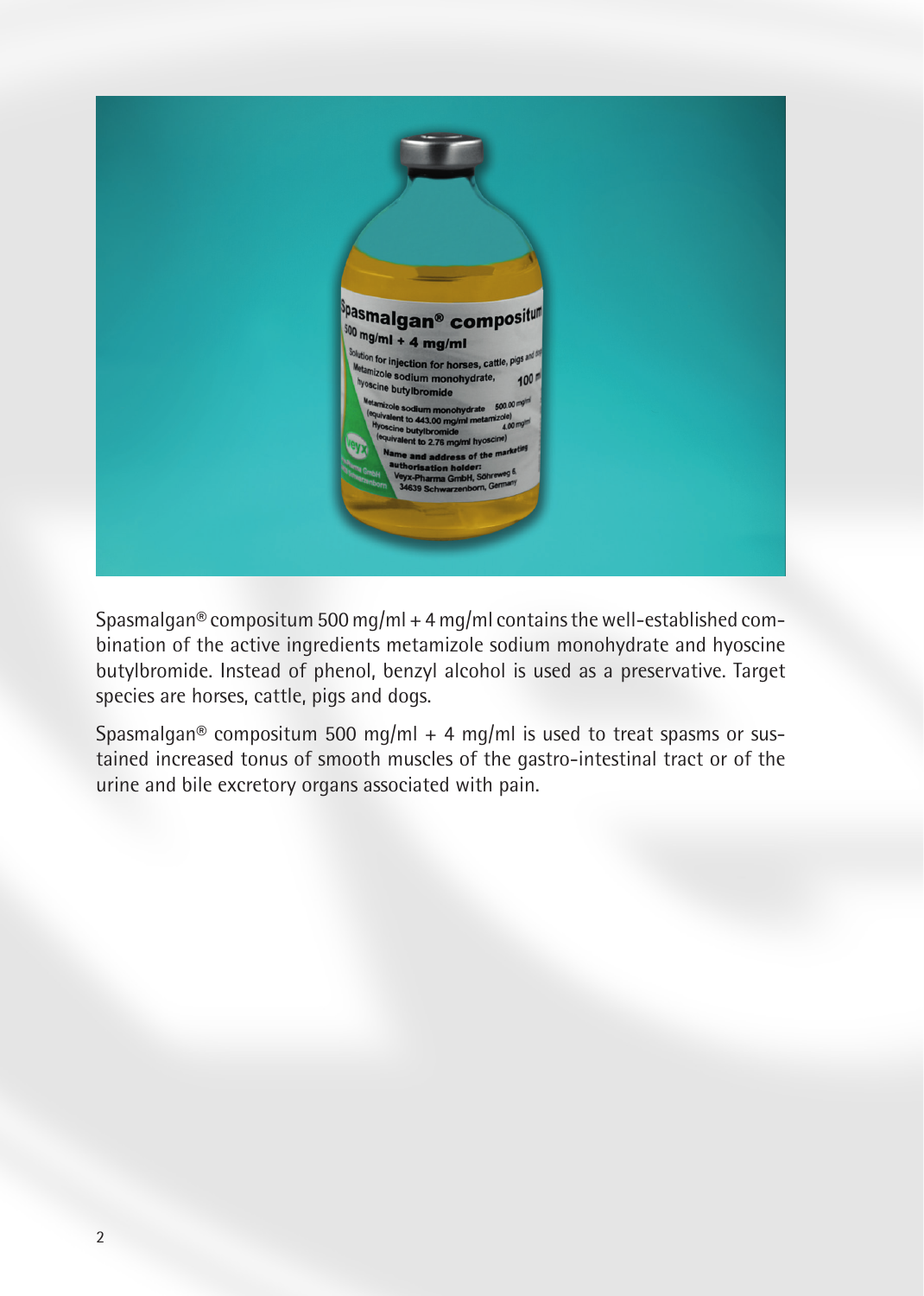# **Spasmalgan® compositum**, 500 mg/ml + 4 mg/ml Solution for injection for horses, cattle, pigs and dogs Metamizole sodium monohydrate, hyoscine butylbromide

# **Statement of active substance(s) and other ingredient(s)**

Spasmalgan® compositum is a clear yellow solution for injection containing: *Active substances:* Metamizole sodium monohydrate 500.00 mg/ml (equivalent to 443.00 mg/ml metamizole) Hyoscine butylbromide 4.00 mg/ml (equivalent to 2.76 mg/ml hyoscine) *Excipients:* Benzyl alcohol (E1519) 10.00 mg/ml

## **Indications**

Treatment of spasms or sustained increased tonus of smooth muscles of the gastrointestinal tract or of the urine and bile excretory organs associated with pain.

*Horse:*  Spasmodic colics

*Cattle/Calf, pig, dog:* As supportive therapy for acute diarrhoea

# **Contraindications**

Do not use in cases of hypersensitivity to the active substances or to any of the excipients.

Due to the content of metamizole sodium, do not use in case of:

- disorders of the haematopoietic system
- gastrointestinal ulcers
- chronic gastro-intestinal disorders
- renal insufficiency
- coagulopathies

Due to the content of hyoscine butylbromide do not use in case of:

- mechanic stenoses in the gastro-intestinal system
- tachyarrhythmia
- glaucoma
- prostate adenoma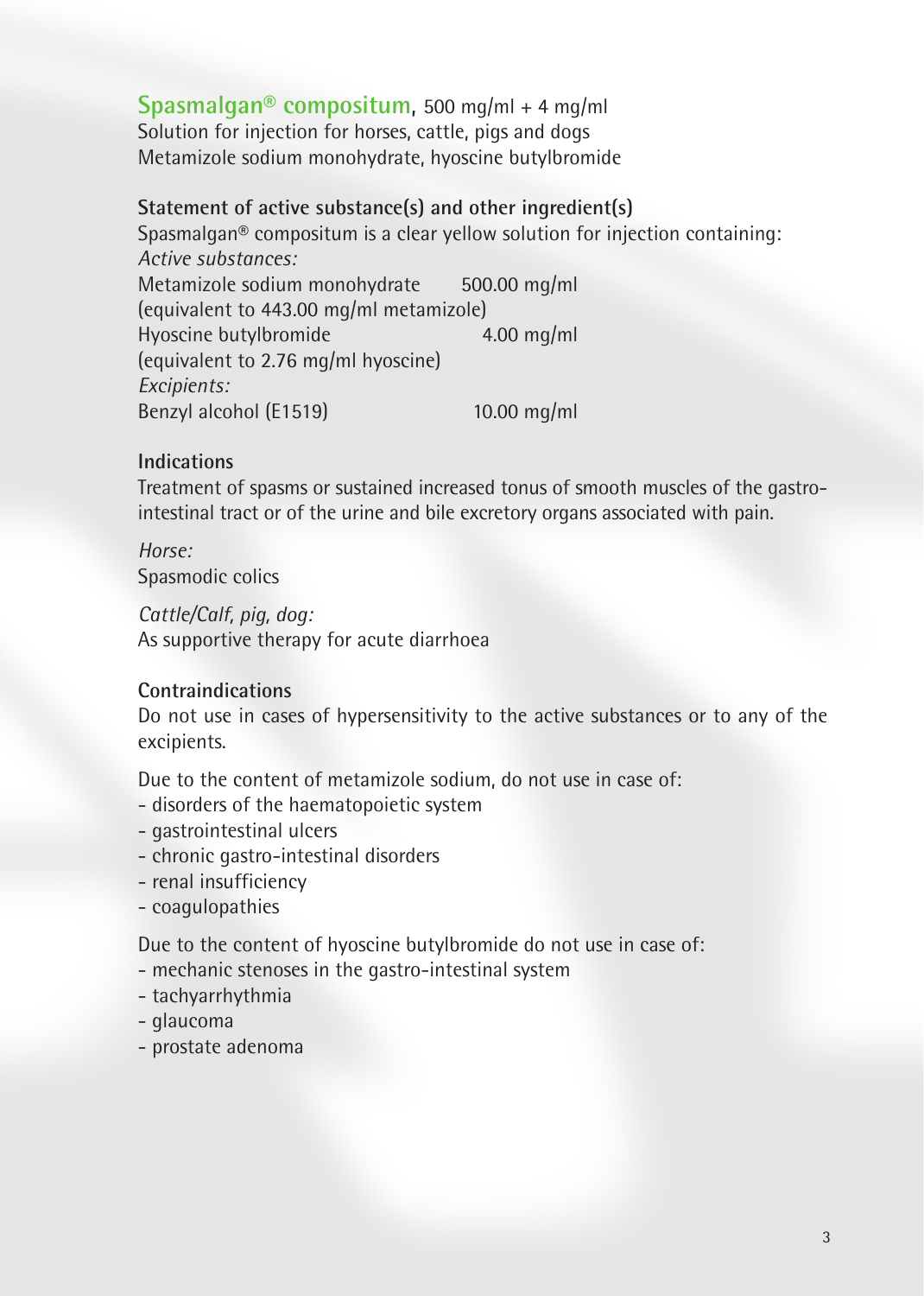### **Adverse reactions**

In very rare cases, anaphylactic reactions and cardiovascular shock may occur. In dogs painful reactions can occur immediately after injection, which abate rapidly and have no negative impact on the expected therapeutic benefit.

In horses and cattle, a slight increase in heart rate may be observed occasionally due to the parasympatholytic activity of hyoscine butylbromide.

The frequency of adverse reactions is defined using the following convention:

- Very common (more than 1 in 10 animals treated displaying adverse reaction(s))
- Common (more than 1 but less than 10 animals in 100 animals treated)
- Uncommon (more than 1 but less than 10 animals in 1000 animals treated)
- Rare (more than 1 but less than 10 animals in 10000 animals treated)
- Very rare (less than 1 animal in 10000 animals treated, including isolated reports).

If you notice any side effects, even those not already listed in this package leaflet or you think that the medicine has not worked, please inform your veterinary surgeon.

**Target species**

Horses, cattle, pigs and dogs

#### **Amounts to be administered and administration route**

Administration route:

|      | Horses, cattle: slow intravenous use   |
|------|----------------------------------------|
| Pig: | intramuscular use                      |
| Dog: | intramuscular and slow intravenous use |

Due to the risk of anaphylactic shock metamizole-containing solutions should be administered slowly when given intravenously.

Dosage instructions:

| Horse:        | 25 mg metamizole sodium monohydrate/kg BW and 0.2 mg<br>hyoscine butylbromide/kg BW (equivalent to 2.5 ml of Spasmalgan®<br>compositum per 50 kg BW) |
|---------------|------------------------------------------------------------------------------------------------------------------------------------------------------|
| Cattle:       | 40 mg metamizole sodium monohydrate/kg BW and 0.32 mg<br>hyoscine butylbromide/kg BW (equivalent to 4 ml of Spasmalgan®<br>compositum per 50 kg BW)  |
| $C\alpha$ If: | 50 mg metamizole sodium monohydrate/kg BW and 0.4 mg<br>hyoscine butylbromide/kg BW (equivalent to 1 ml of Spasmalgan®<br>compositum per 10 kg BW)   |
| Pig:          | 50 mg metamizole sodium monohydrate/kg BW and 0.4 mg<br>hyoscine butylbromide/kg BW (equivalent 1 ml of Spasmalgan®<br>compositum per 10 kg BW)      |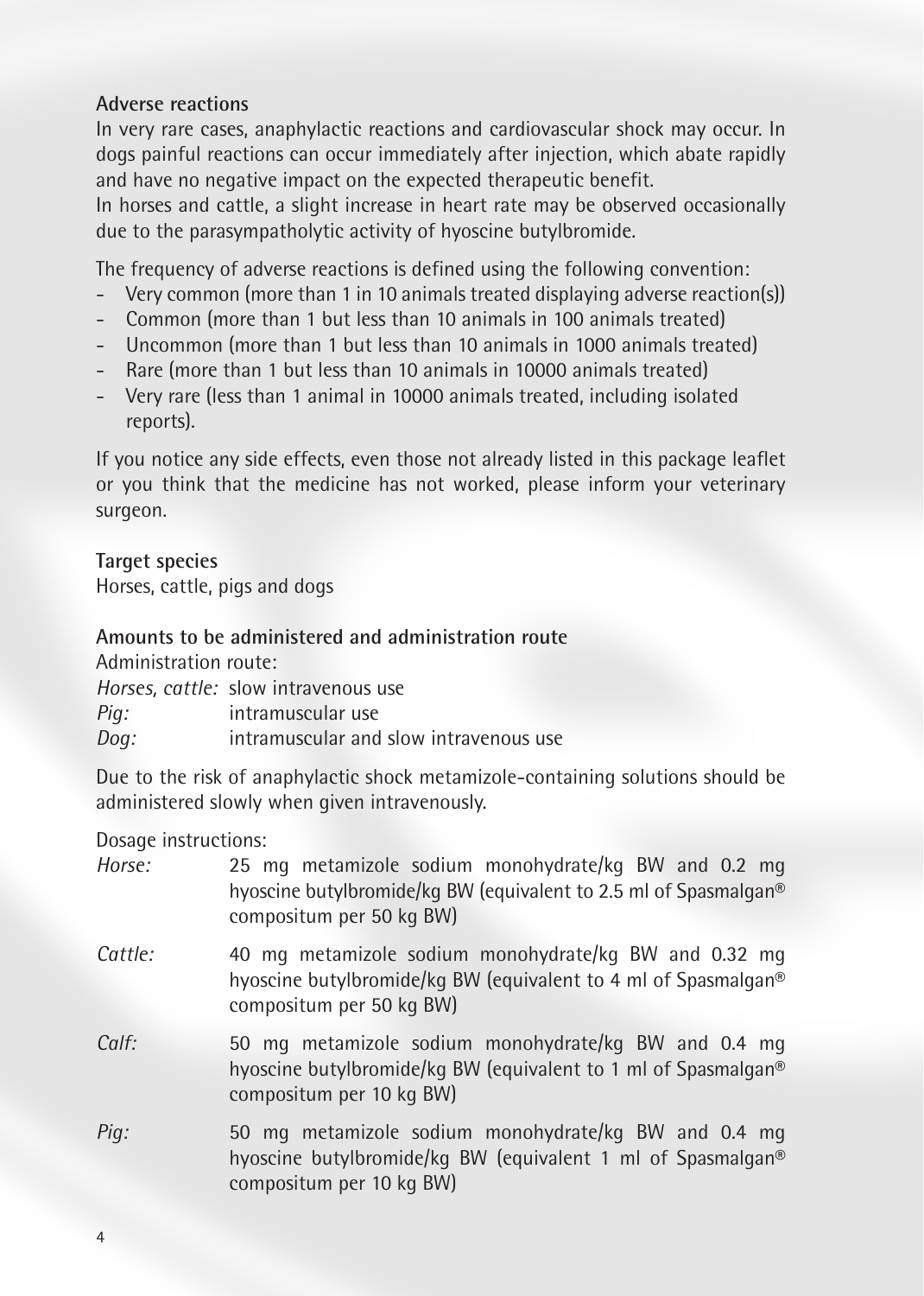*Dog:* 50 mg metamizole sodium monohydrate/kg BW and 0.4 mg hyoscine butylbromide/kg BW (equivalent to 0.1 ml of Spasmalgan® compositum per kg BW)

| Treatment frequency: |                                                         |
|----------------------|---------------------------------------------------------|
| Cattle and Calf:     | up to twice daily for three days                        |
| Horse and pig:       | single injection                                        |
| Dog:                 | single injection that can be repeated after 24 hours if |
|                      | necessary                                               |

## **Advice on correct administration**

The stopper must not be punctured more than 100 times. The user should select the most appropriate vial size according to the target species to be treated.

#### **Withdrawal period(s)**

| Horse, cattle (i.v.): | Meat and offal | 12 days  |
|-----------------------|----------------|----------|
| Cattle $(i.v.)$ :     | Milk           | 96 hours |
| Pig $(i.m.):$         | Meat and offal | 15 days  |

Not authorised for use in horses producing milk for human consumption.

#### **Special storage precautions**

Keep out of the sight and reach of children.

Do not use this veterinary medicinal product after the expiry date which is stated on the label. The expiry date refers to the last day of that month. Shelf life after first opening the immediate packaging: 28 days

When the container is broached (opened) for the first time, using the in-use shelflife which is specified on this package insert, the date on which any product remaining in the vial should be discarded should be worked out. This discard date should be written in the space provided on the label.

Do not store above 25 °C. Keep the vial in the outer carton in order to protect from light. Do not freeze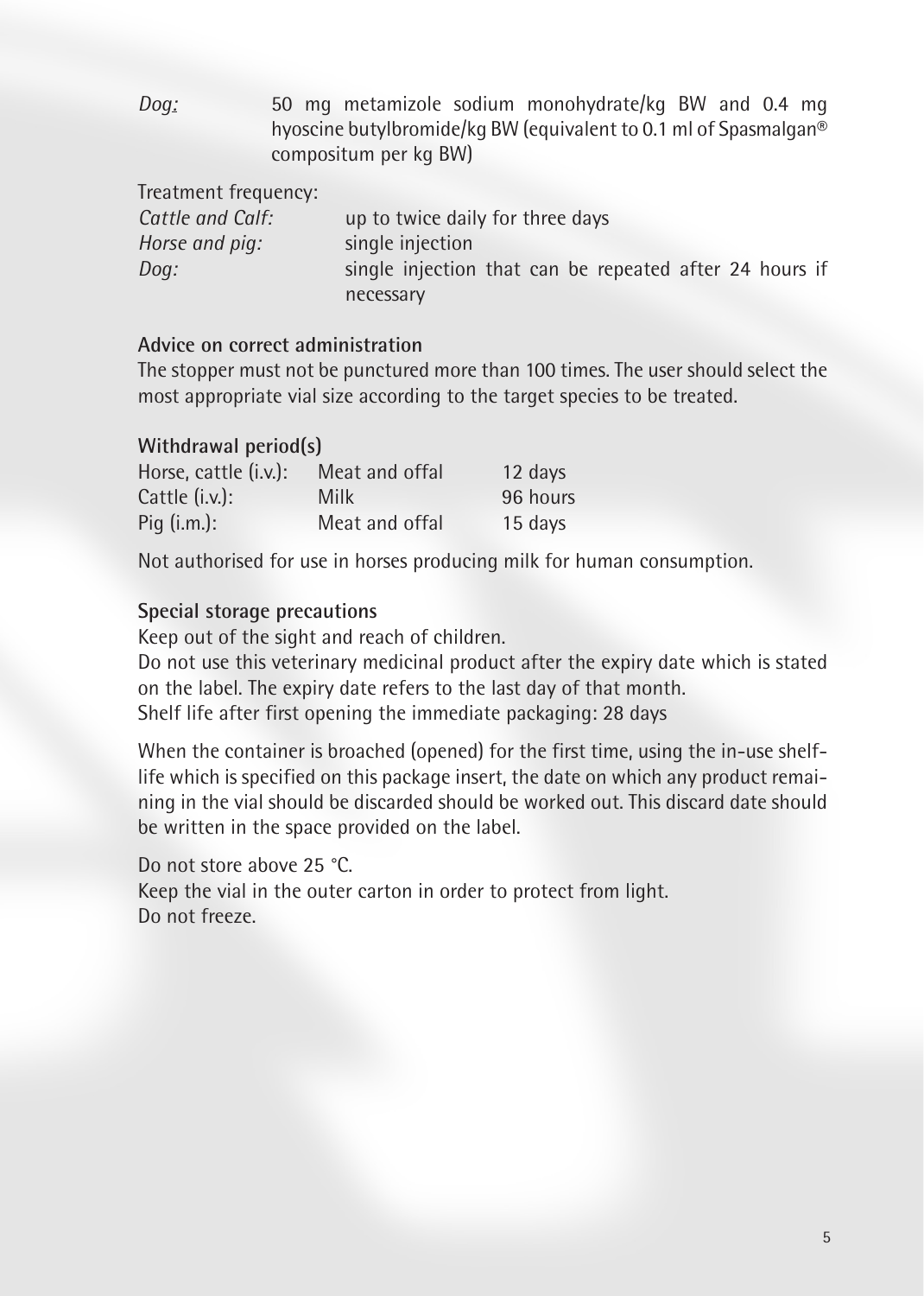## **Special warnings** Special warnings for each target species: None.

#### *Special precautions for use in animals:*

Due to the risk of anaphylactic shock metamizole-containing solutions should be administered slowly when given intravenously.

## *Special precautions to be taken by the person administering the veterinary medicinal product to animals:*

In a very small number of people metamizole can cause reversible, but potentially serious agranulocytosis and other reactions such as skin allergy. Hyoscine butylbromide can potentially effect gastrointestinal tract motility and cause tachycardia. Take care to avoid self-injection. In case of accidental self-injection, seek medical advice immediately and show the package leaflet or the label to the physician.

People with known hypersensitivity to metamizole, hyoscine butylbromide or benzyl alcohol should avoid contact with the veterinary medicinal product. Avoid use of the product if you are known to be sensitive to pyrazolones, or are sensitive to acetylsalicylic acid.

This veterinary medicinal product can cause skin and eye irritation. Avoid contact with skin and eyes. In the case of contact with skin, wash with soap and water immediately. If the product comes into contact with the eyes, rinse the eyes immediately with plenty of water. If skin or eye irritation persists, seek medical advice. Fetotoxicity was sporadically observed following metamizole intake in the third trimester of pregnancy in humans. Furthermore, metamizole intake by breast-feeding women might be harmful for their babies. Therefore, pregnant women in the third trimester and breast-feeding women should not administer this veterinary medicinal product.

#### Use during pregnancy, lactation or lay:

Studies in laboratory animals (rabbit, rat) have not produced any evidence of a teratogenic effect. No information on use during pregnancy in the target species is available. However, hyoscine butylbromide may have effects on smooth muscle of the birth canal. Metabolites of metamizole can cross the placental barrier and penetrate into milk. Therefore, this product should be used in pregnant and lactating animals only according to the benefit risk assessment by the responsible veterinarian.

Interactions with other medicinal products and other forms of interaction:

The effects of metamizole and/or hyoscine butylbromide may be potentiated by concurrent use of other anticholinergic or analgesic substances.

Concomitant use of inducers of hepatic microsomal enzymes (e.g. barbiturates, phenylbutazone) reduces the half-life period and hence the duration of action of metamizole.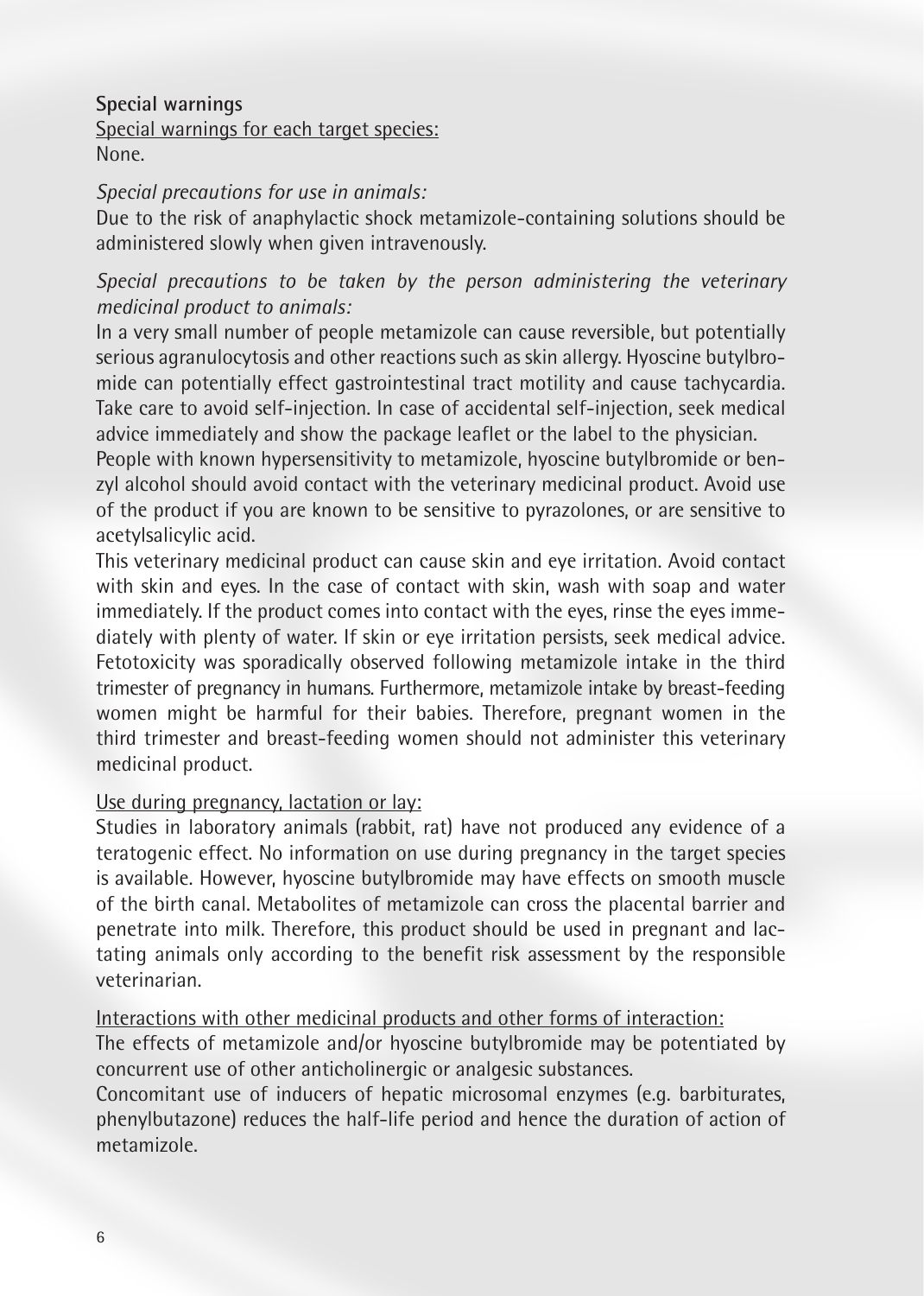Simultaneous administration of neuroleptics, especially phenothiazine derivatives, may lead to severe hypothermia. Furthermore, the risk of gastro-intestinal bleeding is increased upon concurrent use of glucocorticoids. The diuretic effect of furosemide is attenuated. Co-administration of other weak analgesics increases the effects and side-effects of metamizole.

The anticholinergic action of quinidine and antihistaminics as well as the tachycardic effects of β-sympathomimetics may be enhanced by this veterinary medicinal product.

#### Overdose (symptoms, emergency procedures, antidotes):

The acute toxicity of both compounds is very low. In studies with rats, the symptoms were non-specific and included ataxia, mydriasis, tachycardia, prostration, convulsions, unconsciousness and respiratory signs.

In case of overdosage treatment should be discontinued. Physostigmine is recommended as an antidote to hyoscine butylbromide. A specific antidote for metamizole sodium is not available. Therefore, symptomatic treatment should be initiated in case of overdosage.

Due to the parasympatholytic activity of hyoscine butylbromide a slight increase in the heart rate was observed in some cases in horses and cattle following administration of the double therapeutic dose.

#### Incompatibilities:

In the absence of compatibility studies, this veterinary medicinal product must not be mixed with other veterinary medicinal products.

**Special precautions for the disposal of unused product or waste materials, if any**  Medicines should not be disposed of via wastewater or household waste. Ask your veterinary surgeon or pharmacist how to dispose of medicines no longer required. These measures should help to protect the environment

To be supplied only on medical prescription

#### **Package size**

1 vial of 100 ml in a cardboard box

**The information given in this product brochure conforms to the state of knowledge upon completion. Please read the package leaflet prior to using the veterinary medicinal product.**